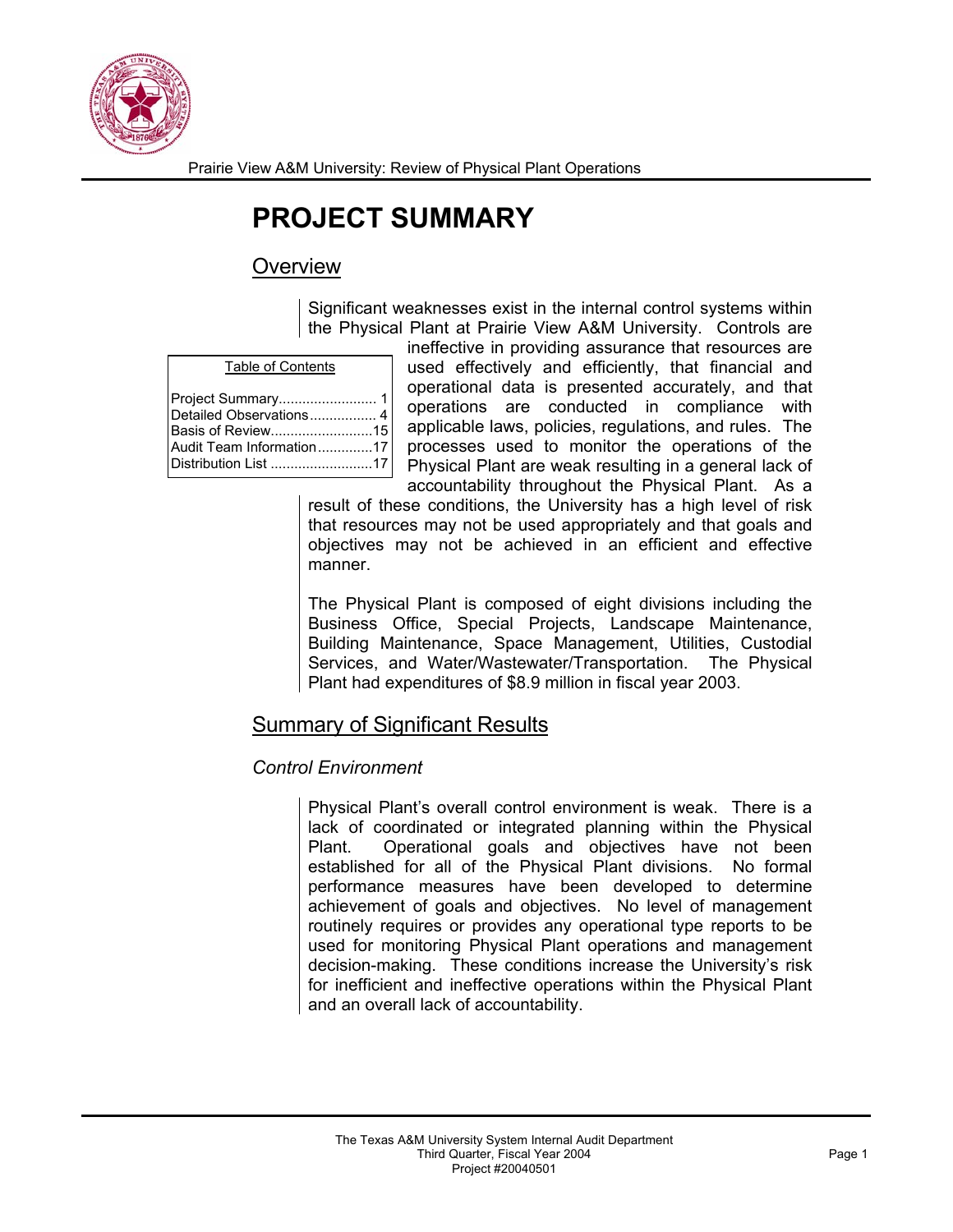#### *Contract Management*

The Physical Plant often failed to comply with procedures for managing contracts and did not routinely coordinate with the University's Purchasing Office or its Contract Administration Office to assist with processing and monitoring of contracts. The Physical Plant does not maintain a list of internally managed construction contracts and could not provide a dollar value of the projects for fiscal year 2003. The lack of compliance with contract administration procedures increases the risk of inefficient and inappropriate use of resources.

### *Purchasing*

The Physical Plant does not consistently follow purchasing rules and procedures. Testing indicated instances of purchases to vendors which were not competitively bid as required. Other purchases lacked the required management review and approval, and appropriate date/time documentation for sealed bids. Emergency purchases did not follow the required procedures. The lack of compliance with purchasing rules and procedures increases the risk of preferential treatment towards certain vendors and paying more for goods and services than necessary.

### *Human Resources Management*

The processes used in the Physical Plant to monitor the activities within the human resources function are not adequate to ensure that A&M System regulations and University rules are adhered to. Testing identified instances of non-compliance in the areas of performance evaluations, position descriptions, employee training, and hiring practices. These conditions increase the risk that employees may not be aware of management's performance expectations, employees may not be held accountable for their work, and/or employees may not be adequately trained for their jobs.

## *Information Technology*

Information technology use within the Physical Plant is not coordinated among the Physical Plant divisions. Three different work order systems are being used, each requiring specific user and vendor support. While these systems all contain mission sensitive and critical data pertinent to the individual divisions using them, there are no formal back up and recovery plans in place. These conditions increase the risk that resources are used ineffectively and inefficiently, that increased costs are incurred, and that critical data could be lost or disrupted without the possibility of recovery.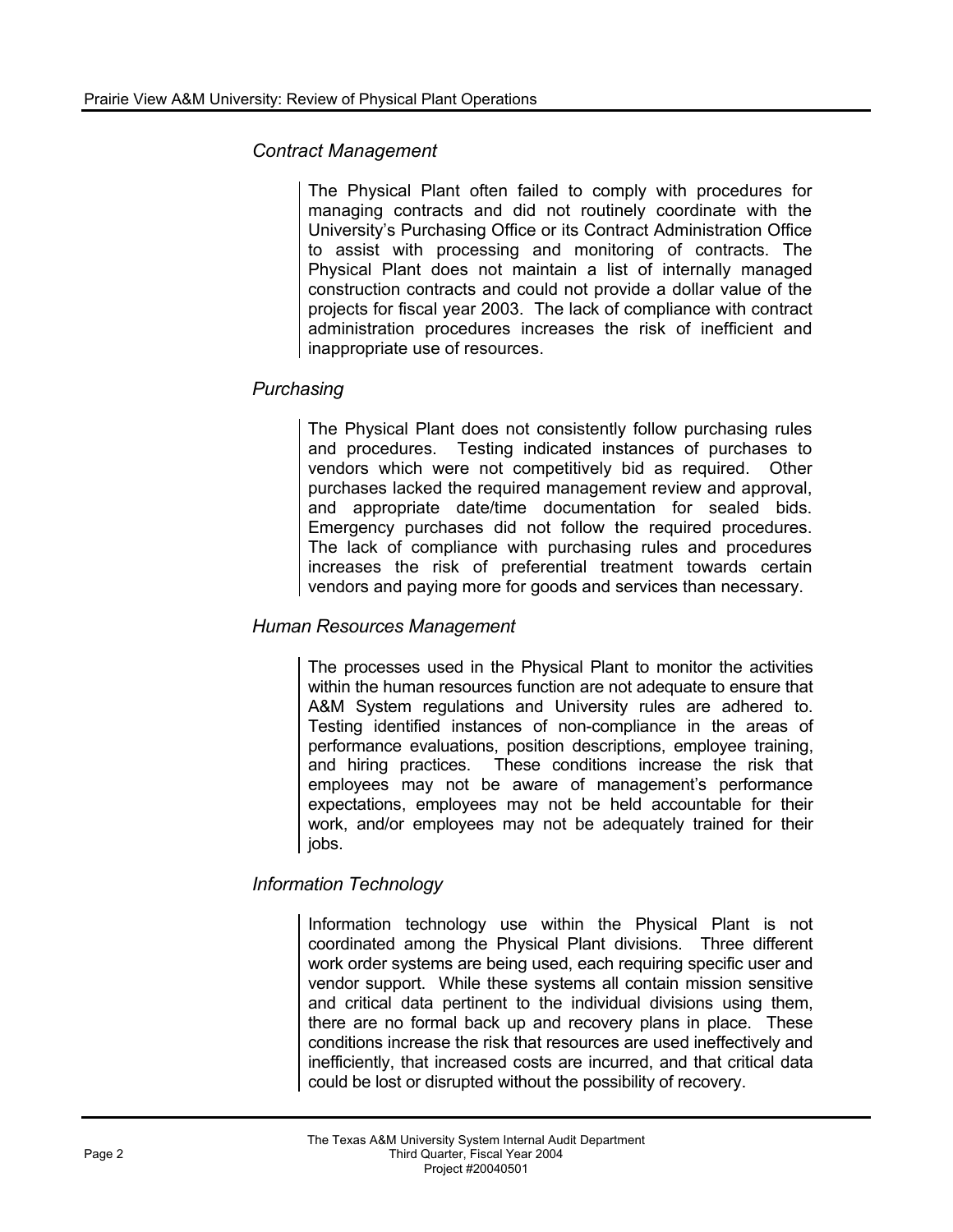## Summary of Management's Response

*Management appreciates the System Internal Audit Department's efforts to identify areas needing improvement and steps necessary to ensure that improvement is achieved. We are committed to satisfactorily addressing remaining issues and are developing or enhancing procedures to address these issues.* 

# Scope

The review of financial and management controls within the University's Physical Plant focused on the areas of department operations, planning and budgeting, contracts, purchasing, human resources and payroll, and information technology. Transactions and information related to these areas were reviewed for the period September 1, 2002, to August 31, 2003.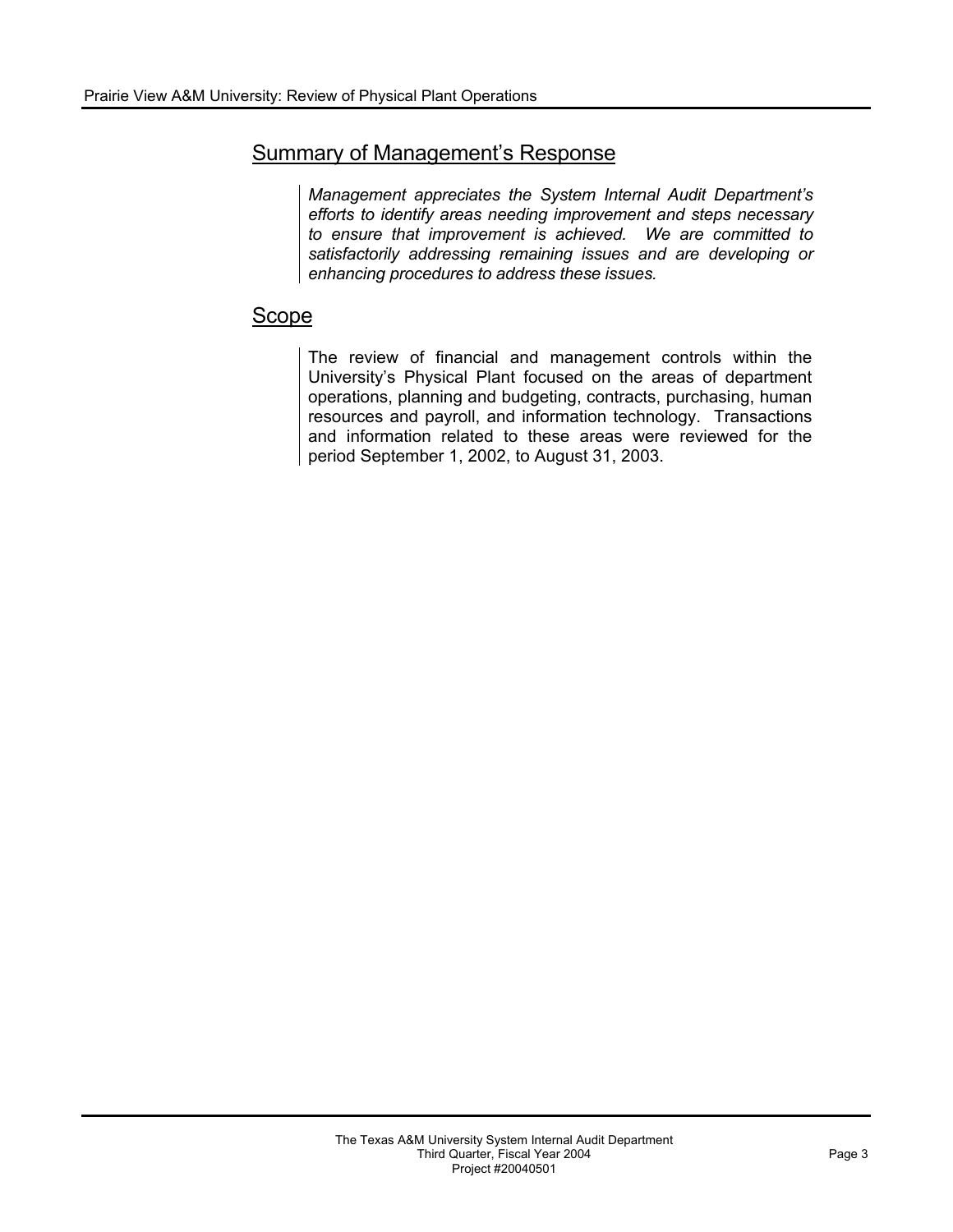# **OBSERVATIONS, RECOMMENDATIONS, AND RESPONSES**

## 1. Control Environment

#### **Observation**

**The Physical Plant lacks coordinated planning, performance measures, and accountability.** 

There is a lack of coordinated or integrated planning within the Physical Plant. Management of the various operations of the Physical Plant is decentralized, but major decision-making is centralized within the Director's Office. The Director establishes the planning and budgeting for the divisions within the Physical Plant with little input from the division managers.

Annual goals and objectives are not routinely or consistently established for the eight divisions. The Vice President for University Operations provided the Physical Plant Director with some broad, overarching goals, as well as some specific tasks to be accomplished during fiscal year 2003. It could not be determined whether these were discussed with, or further distributed to, the various division managers. Some division managers could not provide goals and objectives for the year other than what was listed in the Physical Plant's Standard Operating Procedures (SOPs). However, SOPs are routine tasks to be accomplished rather than goals and objectives, and have not been substantively updated in a number of years. A lack of planning, which includes the establishment of both personal and operational goals and objectives, as well as a defined method to measure accomplishment of those goals and objectives, negatively impacts the ability of the Physical Plant to achieve expected outcomes and results and to hold employees accountable for their work.

No formal performance measures or other measurement tools have been put in place to measure the achievement of any goals or objectives that have been established. No level of management consistently or routinely requires or provides any operational type reports to the next higher level of management. Managers who did establish goals were not required to demonstrate how, or if, they had achieved those goals. Management relies on both formal and informal meetings to discuss accomplishments and work to be done. Additionally, management relies on visual inspections of work areas and informal feedback from customers to assess accomplishments. However, most of the divisions, as well as the Physical Plant as a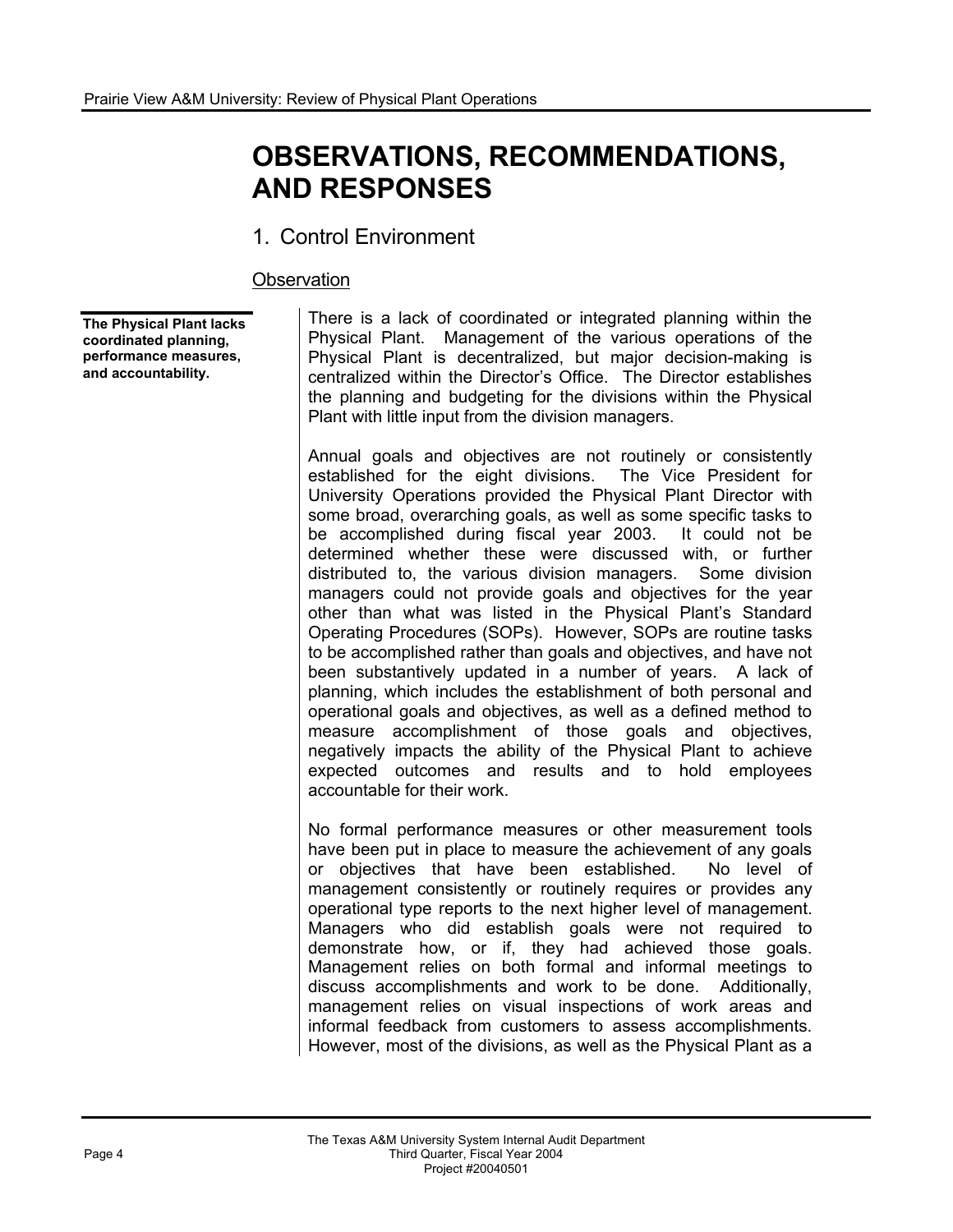1. Control Environment  $(cont.)$ 

whole, do not have a formal mechanism for obtaining customer feedback.

A customer satisfaction survey developed by the auditors and distributed to all University Department directors and managers through the Office of Finance and Administration indicated that 53% of respondents had never been contacted by the Physical Plant to solicit their feedback. A substantial number of respondents, who stated that they had provided feedback to the Physical Plant for work performed, further stated that even though their feedback was negative, they were not contacted further for an explanation of their dissatisfaction.

Without an established process for measuring accomplishments, management may not be aware that operational goals and objectives are not being met. The Guide to Performance Measure Management prepared by the State of Texas states that, "Performance measures are developed as part of the strategic planning process and should flow from the mission, goals, objectives, and strategies with an emphasis on serving the agency's customers." It goes on to state "A good performance measurement system should provide information that is meaningful and useful to decision-makers. A good system plays an integral part of an agency's daily operation and is well supported by executive management."

## Recommendation

Establish a strong and effective control environment within the Physical Plant. This should include:

- Developing formal goals and objectives for the Physical Plant.
- ! Developing formal goals and objectives at the individual Physical Plant division level.
- ! Establishing formal performance measurement methods for determining achievement of goals and objectives.
- Communicating the goals and objectives to the staff so that they understand the requirements and expectations of management.
- Establishing processes for collecting performance information and communicating the information to management.
- Monitoring the operations of the Physical Plant and analyzing critical success factors, including customer service, and making any necessary changes.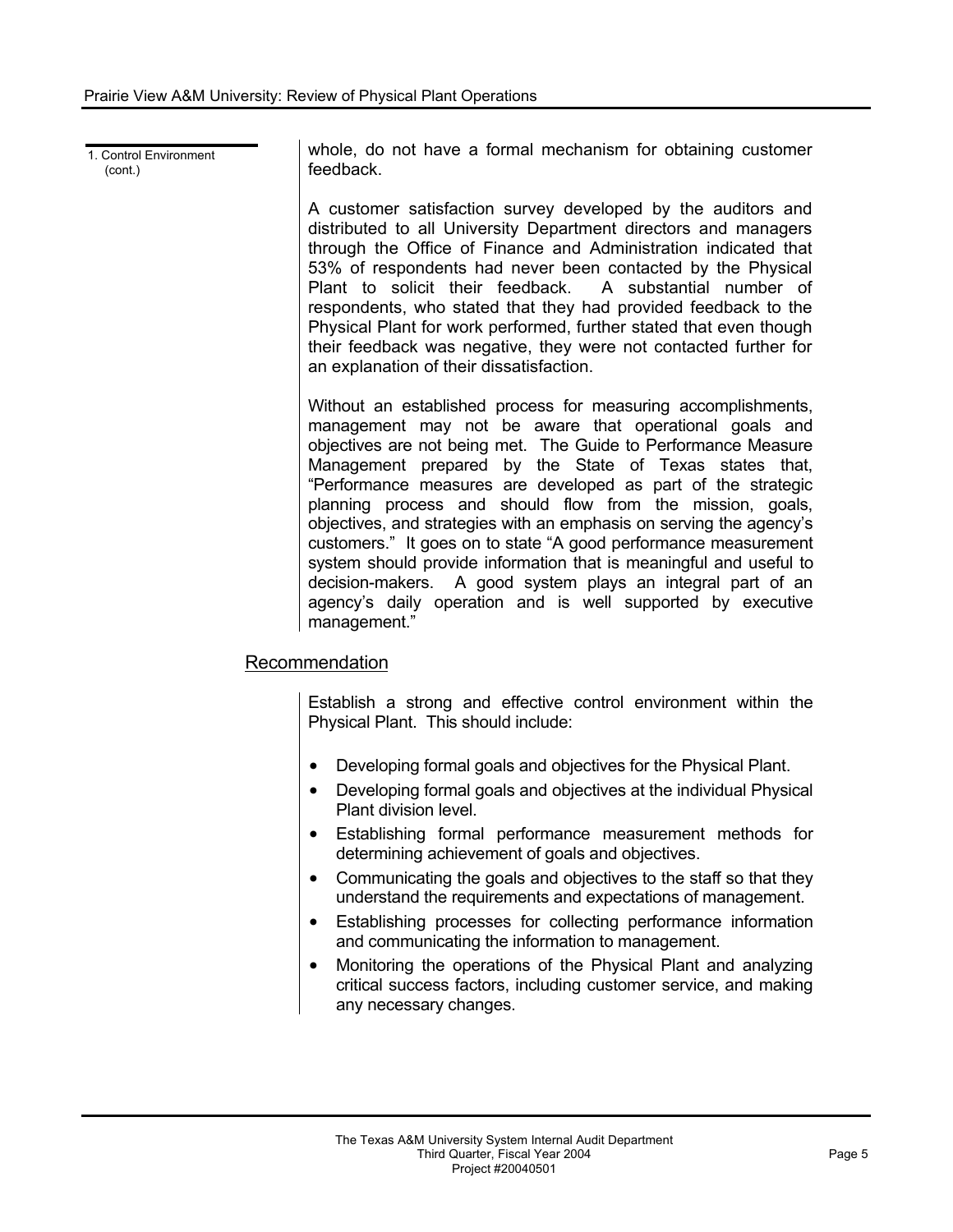#### Management's Response

1. Control Environment (cont.) *The University has developed a Quality Enhancement Plan (QEP). Management will update the QEP for Physical Plant. This update should be complete by September 30, 2004. Progress will be discussed at quarterly meetings and a written annual progress report will be prepared. A Physical Plant Director and Physical Plant Business Manager will be hired and in place to measure progress by September 30, 2004. Performance measures will be established in the QEP utilizing the strategic operating plan for managers and the job Position Description Questionnaires (PDQ's) for other employees. The Custodial and Maintenance Departments have implemented campus surveys for feedback from departments. The remaining Physical Plant departments will have completed surveys by September 30, 2004. In addition, Physical Plant is developing a Web page to share information and invite feedback from other departments which are served by Physical Plant.* 

## 2. Contract Management

### **Observation**

**The Physical Plant is in non-compliance with contracting policies, regulations, rules, and procedures.** 

The Physical Plant has comprehensive procedures for performing contract administration, but often failed to comply with these procedures. Additionally, the contracting process did not comply with laws, policies, and regulations. Instances of non-compliance included:

- Contract bids scheduled for opening less than four weeks after final publication date.
- Bid opening dates rescheduled without clear and substantial reasons.
- ! Contractors failed to provide adequate proof of insurance.
- ! Change orders lacked sufficient descriptions to justify changes.
- ! Contractor failed to start work within ten days.
- ! Contractors did not provide proof of licensing of skilled trades.
- ! Minor construction contracts were not reviewed by the A&M System Office of General Counsel.
- Minor construction contracts were not closed out in a timely manner.

Additionally, there is a lack of communication and coordination between the Physical Plant and the University's Contract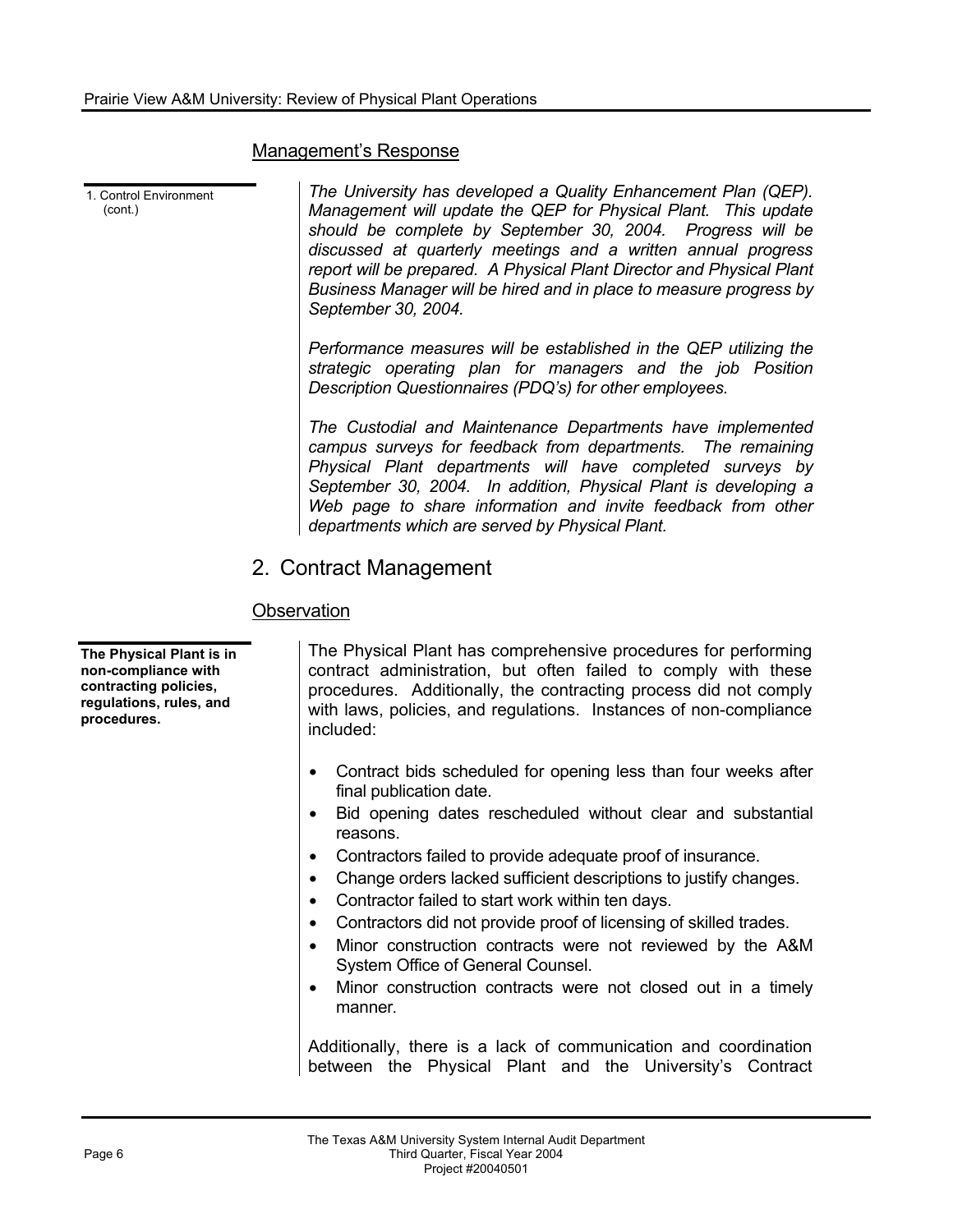2. Contract Management (cont.)

Administration Office which increases the risk that Physical Plant contracts will not be handled in accordance with established procedures.

Neither the Physical Plant Business Manager nor the Physical Plant Planning and Construction Division, which is responsible for monitoring construction contracts, could provide a reliable list of active minor construction or service/maintenance contracts for fiscal year 2003. Files for contracts that were reviewed were disorganized, incomplete, and often contained items that were misfiled. Without a list of current contracts readily available, management cannot accurately tell how many contracts are active or the dollar values involved. Combined with poor file management, administration cannot effectively supervise or monitor the contracts.

The Planning and Construction Division has experienced considerable turnover and turmoil within the past year. The Manager was reassigned in March 2003. Two other employees have been recently hired, but they are primarily concerned with monitoring daily operations rather than contract administration. The Physical Plant Director assumed the duties of determining the necessary work, awarding the contracts, and authorizing payments to the contractors. This creates a lack of segregation of duties and increases the risk that resources will be used inappropriately.

#### Recommendation

The University should obtain the necessary knowledge and skills to develop, implement, and sustain the controls and processes to effectively manage contract administration within the Physical Plant and to ensure compliance with laws, policies, regulations, and rules. The system of controls and processes should be capable of handling departmental and University infrastructure growth. In addition, management should develop a system to monitor current contract activity that includes the appropriate segregation of duties and coordination with the University's Contract Administration Office. File organization and maintenance should be improved and personnel responsible should have a clear understanding of requirements.

#### Management's Response

*The bidding and awarding process has now been assigned to the Procurement Department which is aware of compliance issues and will ensure full compliance with applicable laws, policies, and procedures.*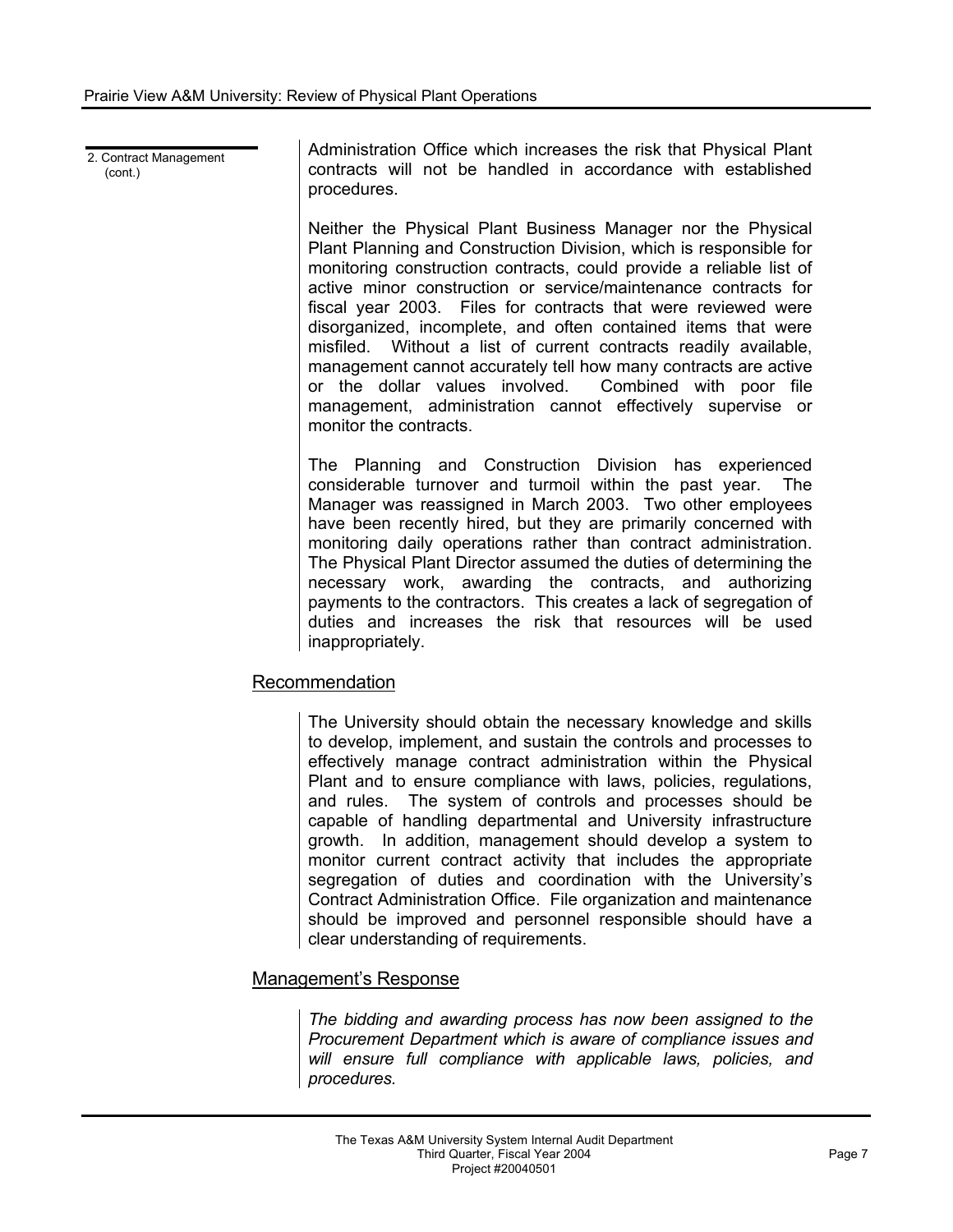2. Contract Management (cont.)

*A routing and filing system is currently being developed in Physical Plant which will ensure coordination with the Contracts Office and the Purchasing Department. We anticipate the system will be developed and implemented by September 1, 2004.* 

*Utilizing Purchasing to bid and award and the Contracts Office to ensure proper level of review for all agreements establishes a properly segregated review/approval process.* 

## 3. Purchasing

### **Observation**

| The Physical Plant is in<br>non-compliance with<br>purchasing rules,<br>regulations, and<br>procedures. | The University's, as well as the Physical Plant's, purchasing<br>procedures are not routinely followed. These procedures are<br>available, both online and manually, to provide guidance for the<br>purchasing process.                                                                                                                                                                                                                                                                                                                                                                                                                                                                                                                                                                                                                                                                           |
|---------------------------------------------------------------------------------------------------------|---------------------------------------------------------------------------------------------------------------------------------------------------------------------------------------------------------------------------------------------------------------------------------------------------------------------------------------------------------------------------------------------------------------------------------------------------------------------------------------------------------------------------------------------------------------------------------------------------------------------------------------------------------------------------------------------------------------------------------------------------------------------------------------------------------------------------------------------------------------------------------------------------|
|                                                                                                         | Physical Plant purchases did not adhere to, or comply with, the<br>required procedures as noted below:                                                                                                                                                                                                                                                                                                                                                                                                                                                                                                                                                                                                                                                                                                                                                                                            |
|                                                                                                         | Purchases from five different vendors, in which the cumulative<br>$\bullet$<br>amount purchased from each vendor was greater than \$2000<br>within a 30-day period, were not competitively bid.<br>Purchases were made without the appropriate level of<br>$\bullet$<br>management review or approval.<br>Purchases were made by competitive sealed bid in which the<br>٠<br>sealed bids were not date- and time-stamped to indicate that<br>they were appropriately received at the time of the bid opening.<br>(The University does not require that sealed bids be date- and<br>time-stamped, but this is a requirement of the A&M System<br><b>Construction Procedures Manual.)</b><br>Purchases, which were classified as emergencies, did not<br>comply with the requirements of emergency purchases as<br>outlined by the Texas Building and Procurement Commission<br>Procurement Manual. |
|                                                                                                         | Errors such as these can give the appearance of preferential<br>treatment for some vendors and could cause the University to pay<br>more for goods and services than necessary.                                                                                                                                                                                                                                                                                                                                                                                                                                                                                                                                                                                                                                                                                                                   |
|                                                                                                         | Personnel responsible for processing the purchases may not have<br>been familiar with all of the purchasing requirements or did not<br>review the orders thoroughly enough to catch the errors.<br>Additionally, Physical Plant personnel did not routinely coordinate<br>with the University's Purchasing Office for assistance in<br>monitoring purchases for compliance with University procedures,                                                                                                                                                                                                                                                                                                                                                                                                                                                                                            |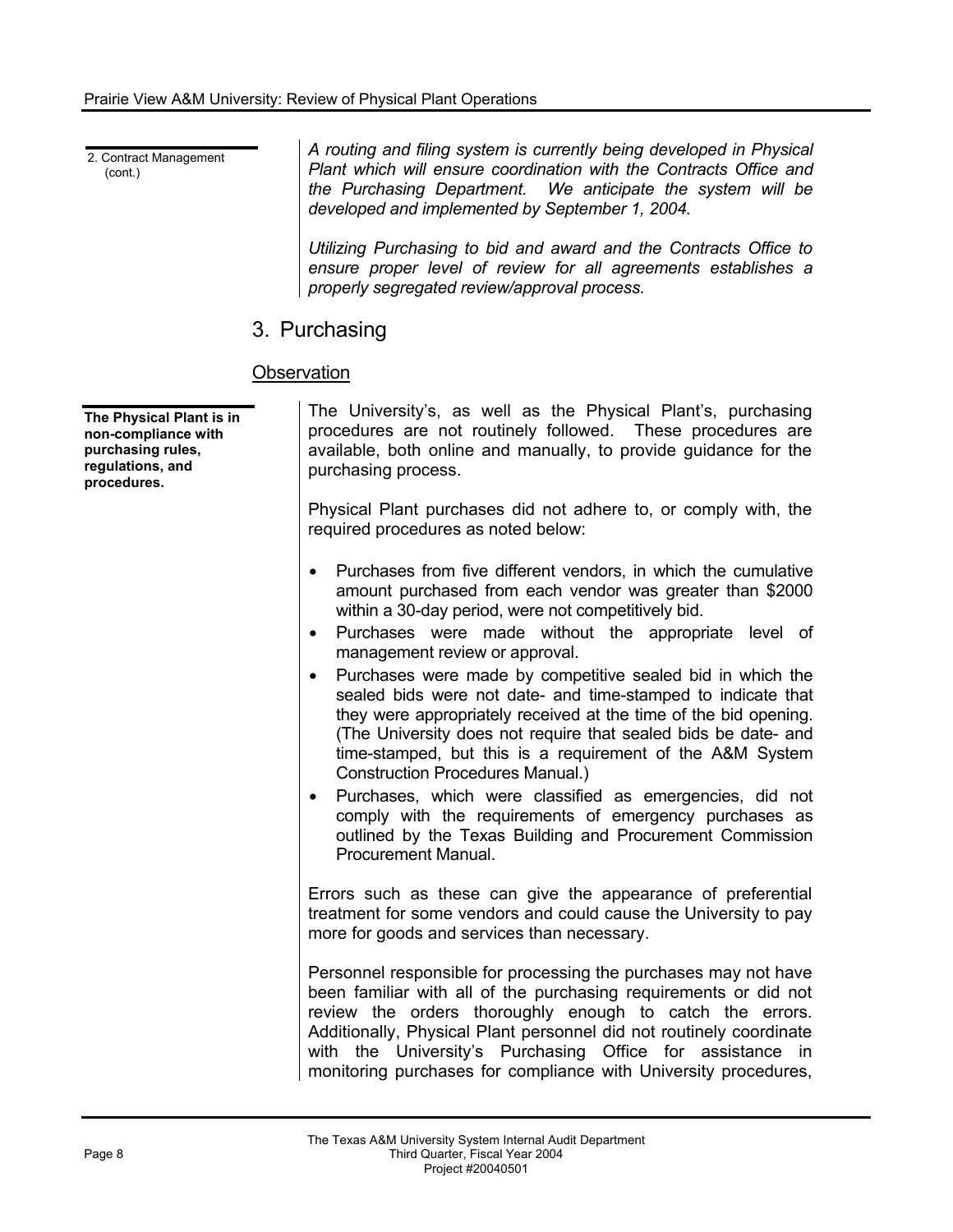3. Purchasing (cont.) **A&M** System policies and regulations, or state laws and requirements.

#### Recommendation

The University should ensure that all purchases are handled in compliance with laws, policies, regulations, and rules. Personnel, including reviewing supervisors, involved in the purchasing process should be adequately trained on purchasing procedures and requirements. All purchases not in compliance with required procedures should be returned to the originators and not processed until corrected.

#### Management's Response

*The Purchasing Department is currently implementing an online computer module and providing training to departments. The system will provide for two reviews within the department and an additional review in Purchasing before a purchase order is generated. Several of the departments within Physical Plant are now trained and currently using the new system. In addition, the Interim Director will ensure that Managers of all Physical Plant divisions attend the Purchasing compliance training offered by the Fiscal Office. We expect all departments in Physical Plant to complete training and begin utilizing the new system by September 30, 2004. Purchasing now handles the bid process and all documents are date- and time-stamped.* 

## 4. Human Resources Management

#### **Observation**

**Human resources activities are not adequately monitored.**  Within the Physical Plant, human resources weaknesses were noted in the areas of performance evaluations, position descriptions, employee training, and employee hiring practices. These weaknesses increase the risk that the Physical Plant's human resources might not be managed efficiently and effectively and in compliance with applicable laws, policies, regulations, and rules. The University's central Human Resources Office has delegated to the Physical Plant many of the responsibilities for human resources activities. However, the system that is used to monitor these activities is not adequate to ensure that the Physical Plant is doing an effective job.

The following issues were identified: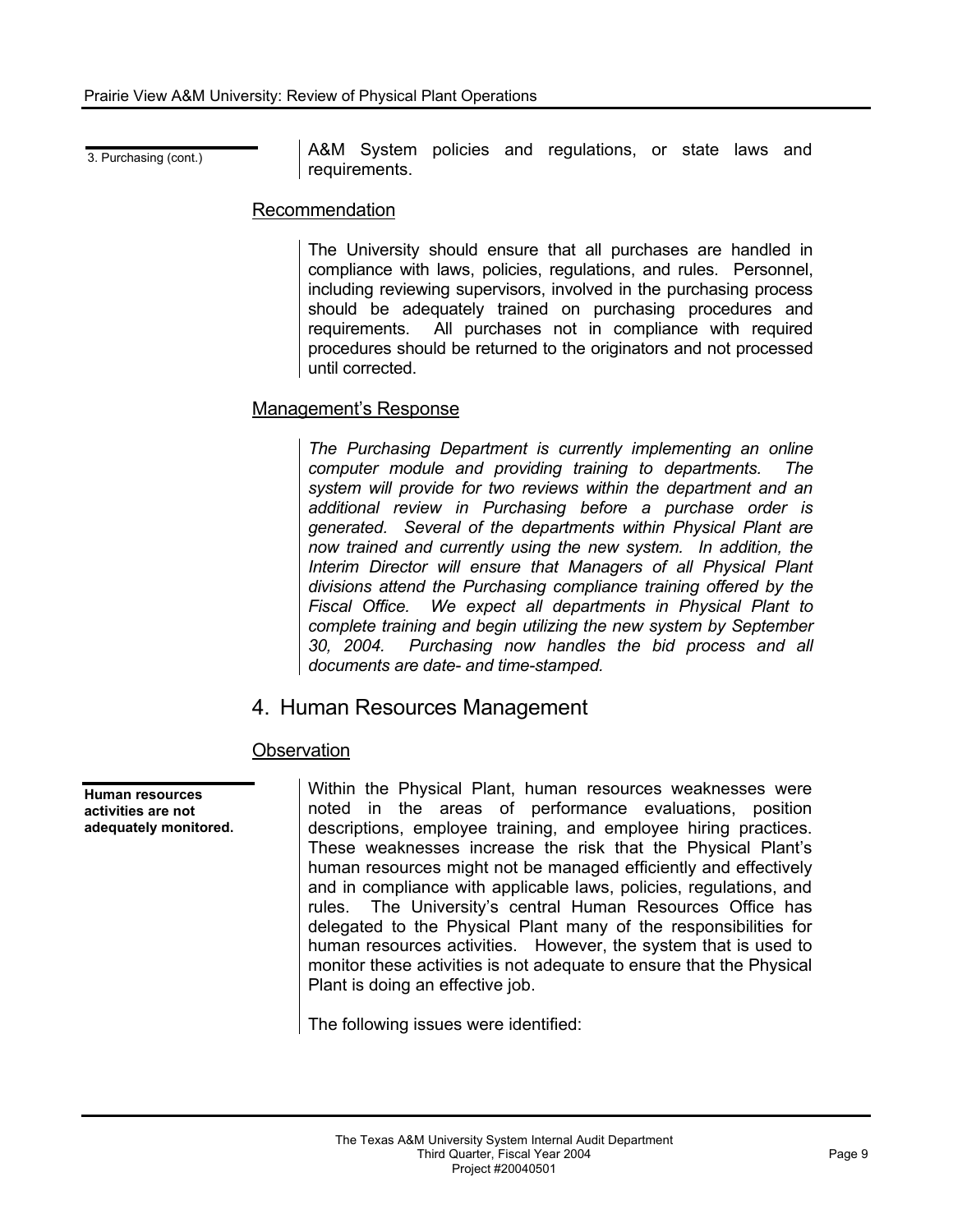4. Human Resources Management (cont.)

#### **Performance Evaluations and Position Descriptions**

Five of the six (83.3%) probationary evaluations reviewed were performed after the fourth month of employment. The Physical Plant personnel responsible stated that they were unaware of the A&M System requirement to perform these evaluations before the end of the fourth month.

The employee performance evaluation form used by the University has an evaluation criterion for "Performance Plan". However, employee performance plans were not available and managers stated that separate performance plans are not developed. Directions for the performance evaluation state that the performance plan for the employee may be an updated Position Description outlining the performance goals to be obtained during the coming year. However, the position descriptions do not include goals for performance evaluation but rather a listing of duties to be performed. Additionally, the position descriptions were not attached to the completed evaluations and there was no indication that they were discussed with employees during the evaluation process.

Evaluations did not contain specific performance feedback to the employees. Justifications for high or low marks were not provided. By not providing comments on the evaluations, employees may not understand why they received certain marks. Instructions to the Employee Performance Evaluation form state "The supervisor is encouraged to provide detailed comments to support the ratings and to emphasize the areas where the employee is doing well or needing improvement". This issue is especially important in the award of merit increases. University Rule 31.01.08.P1 states that a current performance evaluation must accompany a merit increase as justification for the increase. In 50% of the merit increases we reviewed, while the performance evaluation with high ratings was included, it did not contain any comments explaining the ratings which could then be used to justify the increase.

We were unable to locate position descriptions for seven out of 59 employees tested. Additionally, one employee out of 52 did not sign his position description.

#### **Employee Training**

Employee training was not accurately or appropriately documented within the employee's personnel file. Generally, the only training documentation available was for the required human resources courses. Thirty-two of the 60 (53%) employees whose files were reviewed received additional training which was not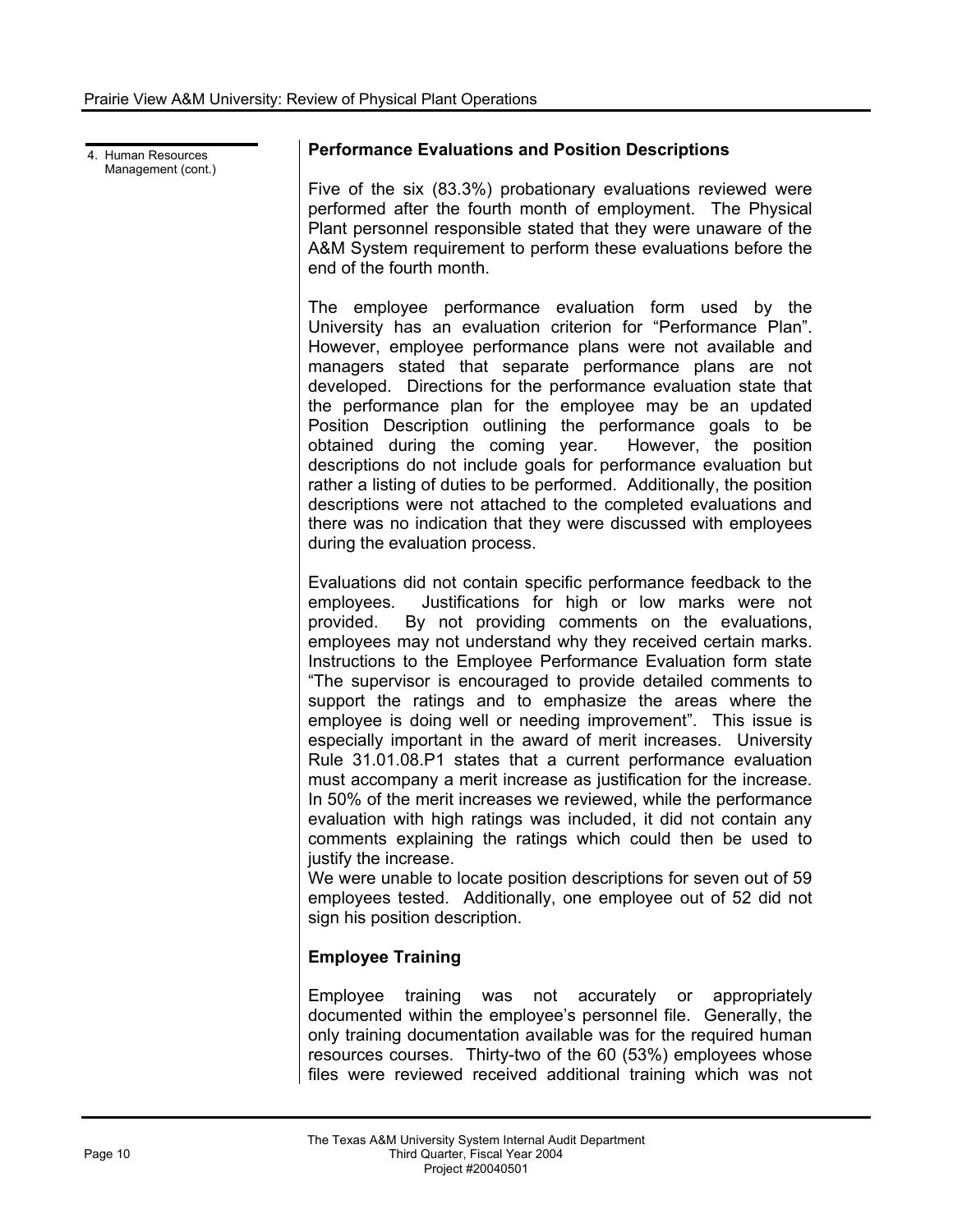4. Human Resources Management (cont.) documented in the personnel files even though documentation, in the form of sign-in lists, payment information, or certificates of completion, was available within the respective divisions.

System Policy 33.05, "Employee Training", paragraph 1.1, states "Training shall include the duties and responsibilities of their positions and the various policies, rules, regulations, and procedures related to their employment . . ." Paragraph 1.4 states "All training required by this policy shall be documented in the employee's permanent personnel file or stored electronically." Training is the responsibility of the individual managers and they were not aware that training documentation should be maintained in the employee personnel files.

#### **Employee Hiring**

Three persons were hired within the Physical Plant during fiscal year 2003 into positions that created a violation of the A&M System Nepotism policy. All three employees were related to the Physical Plant Director and two of the new hires' applications appropriately disclosed the relationship. The Director of the Physical Plant was in a position to exercise indirect, if not direct, authority over the condition of employment of his relatives. The employments were not authorized by the President of the University as required. All three individuals were later terminated.

#### Recommendation

The University should ensure that control systems over human resources activities are effectively operating within the Physical Plant. Personnel, including supervisors, responsible for evaluations, position descriptions, training, and hiring should be trained on the laws, policies, regulations, and rules pertinent to those activities as well as their individual roles and functions. A monitoring system should be established to ensure that all functions are carried out in a timely manner and that all activities comply with applicable laws, policies, and regulations.

#### Management's Response

*We agree that better controls should be implemented to monitor Human Resources issues. A checklist is being developed to ensure that each Physical Plant employee has all required documentation on file with Human Resources including documentation of all training. The checklist will be monitored quarterly by the Physical Plant Director. The Director will ensure that all Physical Plant Division Managers attend the Human Resources training for*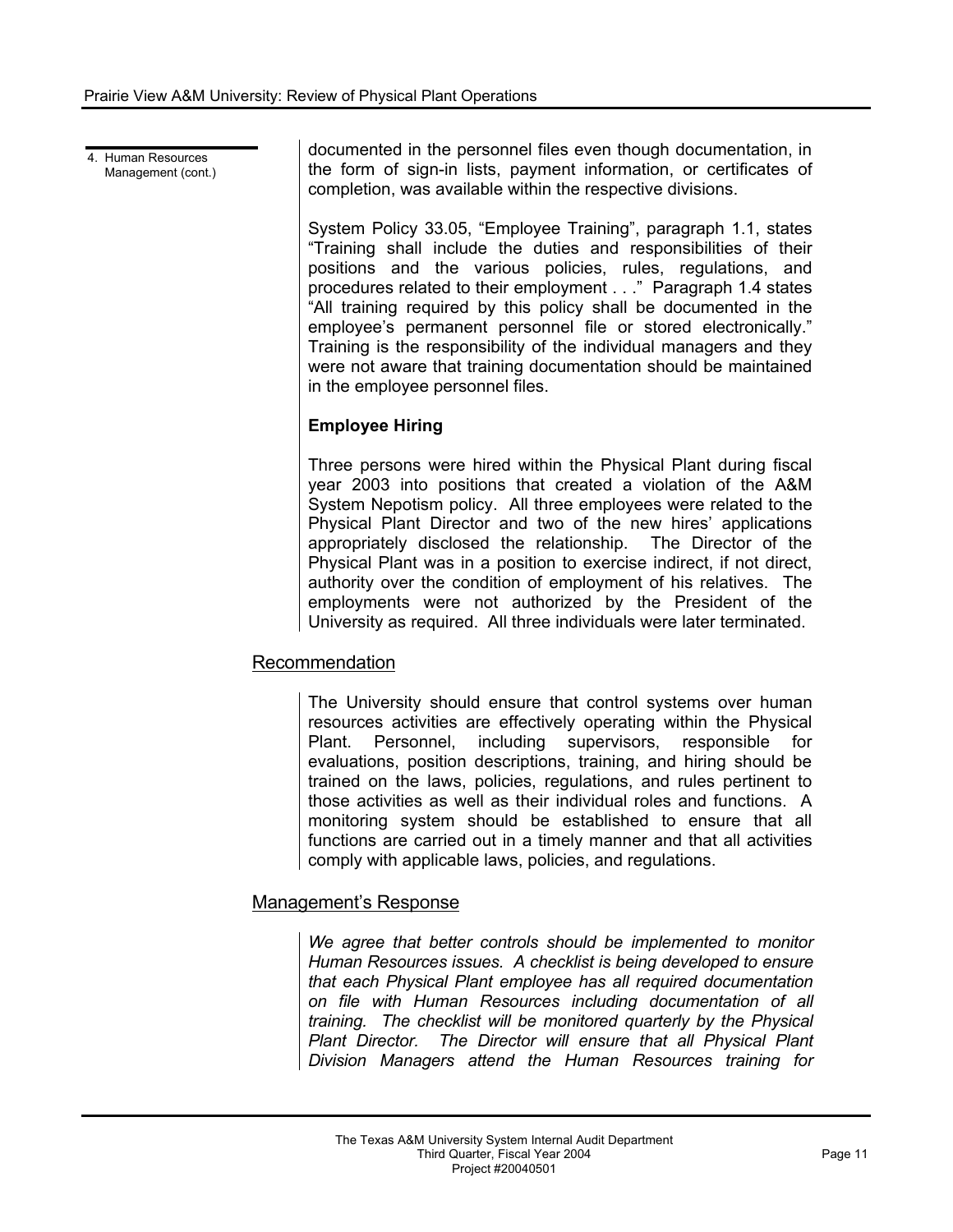4. Human Resources Management (cont.)

*personnel management and evaluations. The checklist will be developed and training will be completed by July 31, 2004.* 

5. Information Technology

#### **Observation**

**Planning for, and use of, information technology is not integrated or coordinated.** 

The Physical Plant does not integrate or coordinate information technology purchasing or use within Physical Plant divisions or with the University's Information Technology (IT) Department. Each Physical Plant division handles its own automation needs and requirements. As a result, three separate work order/work management systems are being used within the Physical Plant. While each system is specialized to the needs of the individual division which purchased it, it is possible that each of the systems could also accommodate the needs of the other divisions.

By not coordinating information technology throughout Physical Plant, resources may not be used efficiently and effectively. There may be additional costs for support and equipment for these individual systems.

The Physical Plant has no formal information technology support and no formal back up and recovery procedures for the systems in use. One manager backs his system data up on a ZIP drive (an external high capacity storage device) which he keeps in a desk drawer in the office. These systems all contain mission critical data which could be lost or seriously disrupted in the event of a catastrophe or other serious loss of power.

The Texas Administrative Code 202, Information Security Standards, section 202.6, Business Continuity Planning, states "Mission critical data shall be backed up on a scheduled basis and stored off site in a secure, environmentally safe, locked facility accessible only to authorized agency representatives." The Committee of Sponsoring Organizations *Internal Control – Integrated Framework*, Chapter 5, Information and Communication, states "Information systems often are an integral part of operational activities. A recently issued study indicates that the most important management challenge . . . is to integrate the planning, design and implementation of systems with the organization's overall strategy."

#### Recommendation

The University should perform an analysis of the automation needs and requirements of each of the divisions within the Physical Plant and develop an integrated plan for meeting those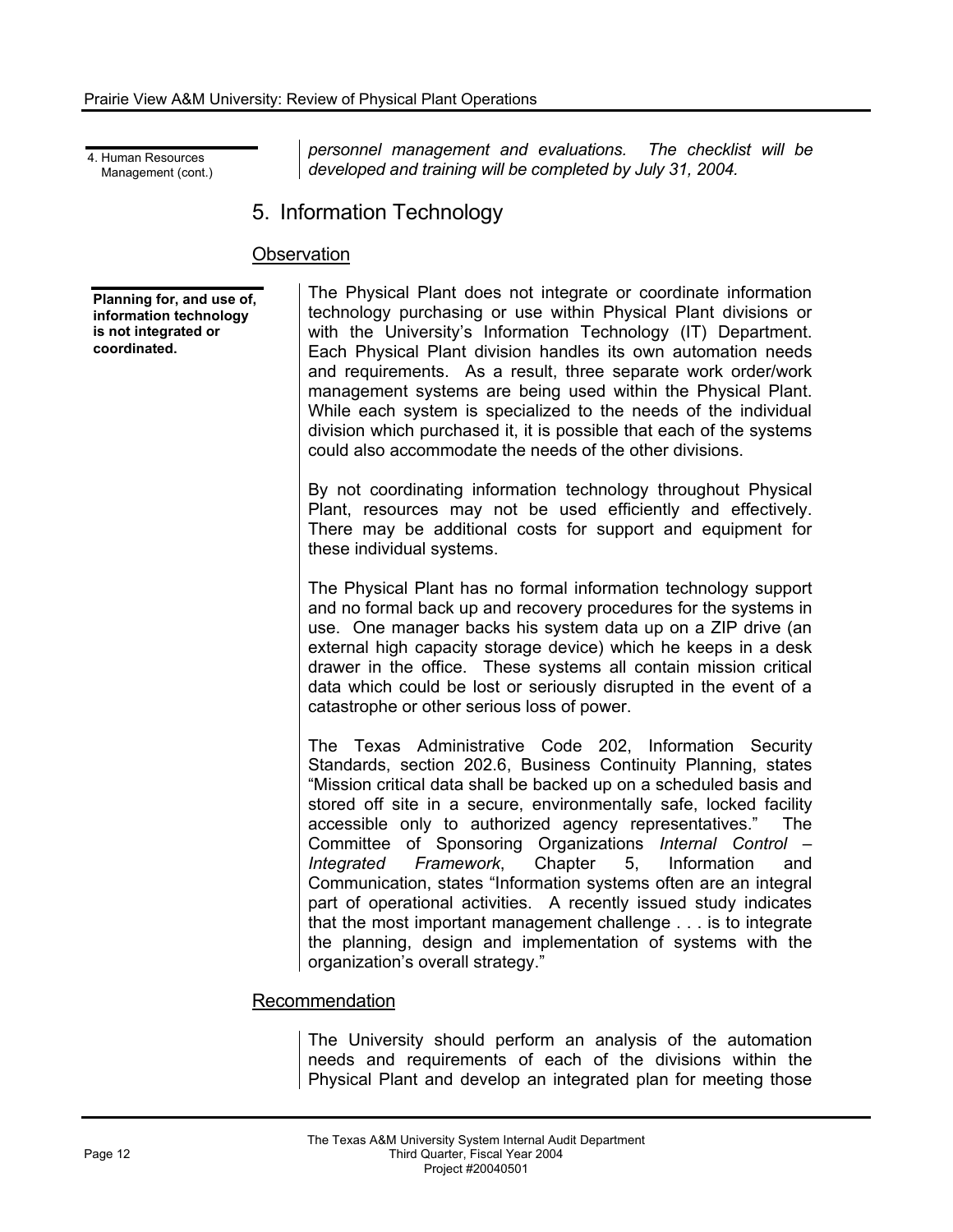5. Information Technology (cont.)

needs. The Physical Plant should solicit the assistance of the University's central IT Department to determine the support needed to ensure continuous operations, which include formal back up and recovery plans.

### Management's Response

*Based on an internal review, Physical Plant believes that the three software products used by Maintenance, Grounds, and Utilities are specialized and job specific to the respective departments. The University's Information Technology Department will complete a study to see if efficiencies can be achieved by using one of the softwares for all departments. This study will be complete by June 30, 2004. All backup programs will be stored by the University's Information Technology Department in a separate building by June 30, 2004. To ensure a direct line of communication with the University's Information Technology Department, one member of the Physical Plant Management team participates in the University's Information Technology Users Group.*

# 6. Warehouse Inventory Operations

## **Observation**

Weaknesses in controls over the Physical Plant's warehouse inventory operations increase the risk for inappropriate and inefficient use of inventory resources. Each Physical Plant division maintains its own supplies and equipment warehouse or storage unit. All divisions generally use some type of work order requisition form to withdraw supplies and issue equipment. Supplies are generally reordered when quantities appear low. Inventories of the warehouses and other storage facilities are not routinely performed. The three departments with automated work order systems have the capability within these systems to maintain inventories but this feature is not routinely used except by the Building Maintenance division.

Two divisions have assigned the duties of ordering, receiving, stocking, and issuing supplies to one individual. Other areas have multiple personnel with access to the storage areas.

Divisions have not generally perceived the need to control access to these inventories or to segregate duties among several individuals. Sufficient control is considered to be in place through the use of the work order requisition forms and periodic inspections made by division managers.

**Warehouse inventories are not routinely taken and there is a lack of segregation of duties with assigned personnel.**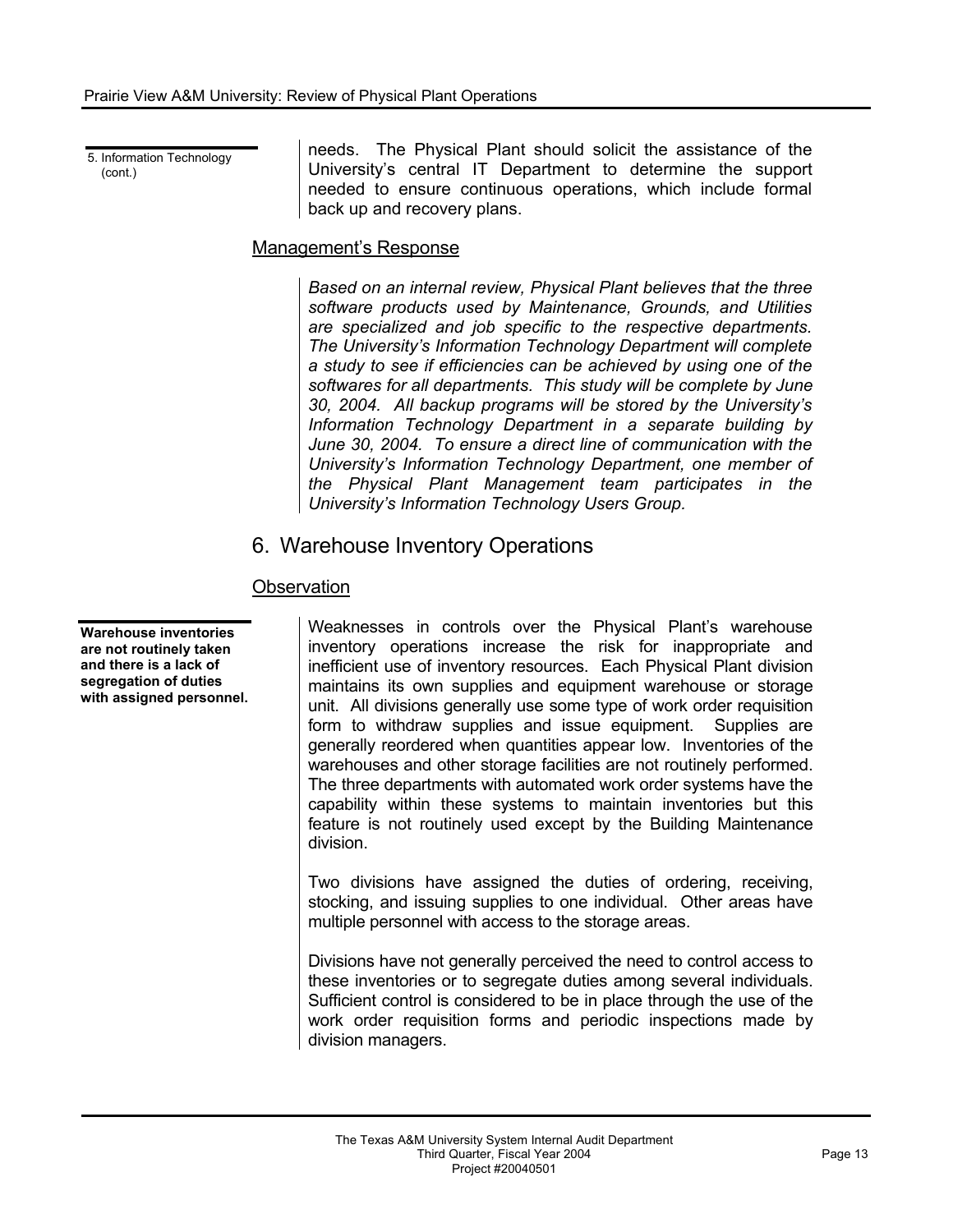6. Warehouse Inventory Operations (cont.) These weaknesses in controls result in an increased risk of unauthorized acquisition, use, or distribution of inventories and equipment. By having all divisions purchase items separately, cost economies or efficiencies may not be gained.

> The Committee of Sponsoring Organizations Report, *Internal Control – Integrated Framework*, states that as a physical control – "Equipment, inventories, securities, cash and other assets are secured physically, and periodically counted and compared with amounts shown on control records."

#### Recommendation

The University should improve the controls over Physical Plant warehouse inventory operations. Management should ensure that the duties of ordering, receiving, stocking, and distributing inventory items are properly segregated between two or more employees. Physical access to warehouses and the inventoried items should be restricted to the minimum number of personnel necessary to effectively perform the function. Additionally, management should conduct an analysis of the various warehouse operations to determine if it would be cost-effective to consolidate the various warehouse inventory operations into one warehouse. Formal inventory counts of all warehouse inventory items, and reconciliations with the inventory records should be performed on a routine basis.

#### Management's Response

*The individual department manager will validate the need for the purchase of all supplies and equipment. Physical access will be limited to two designated employees. Locks and keys to this facility will be changed out or confiscated from employees as necessary to ensure security. Formal inventory counts will be conducted biannually and reconciled to inventory records. These tasks will be completed by September 30, 2004. The construction and staffing of a central warehouse appears to be cost-prohibitive at this time, but will be considered as the University continues to grow and as additional financial resources can be identified.*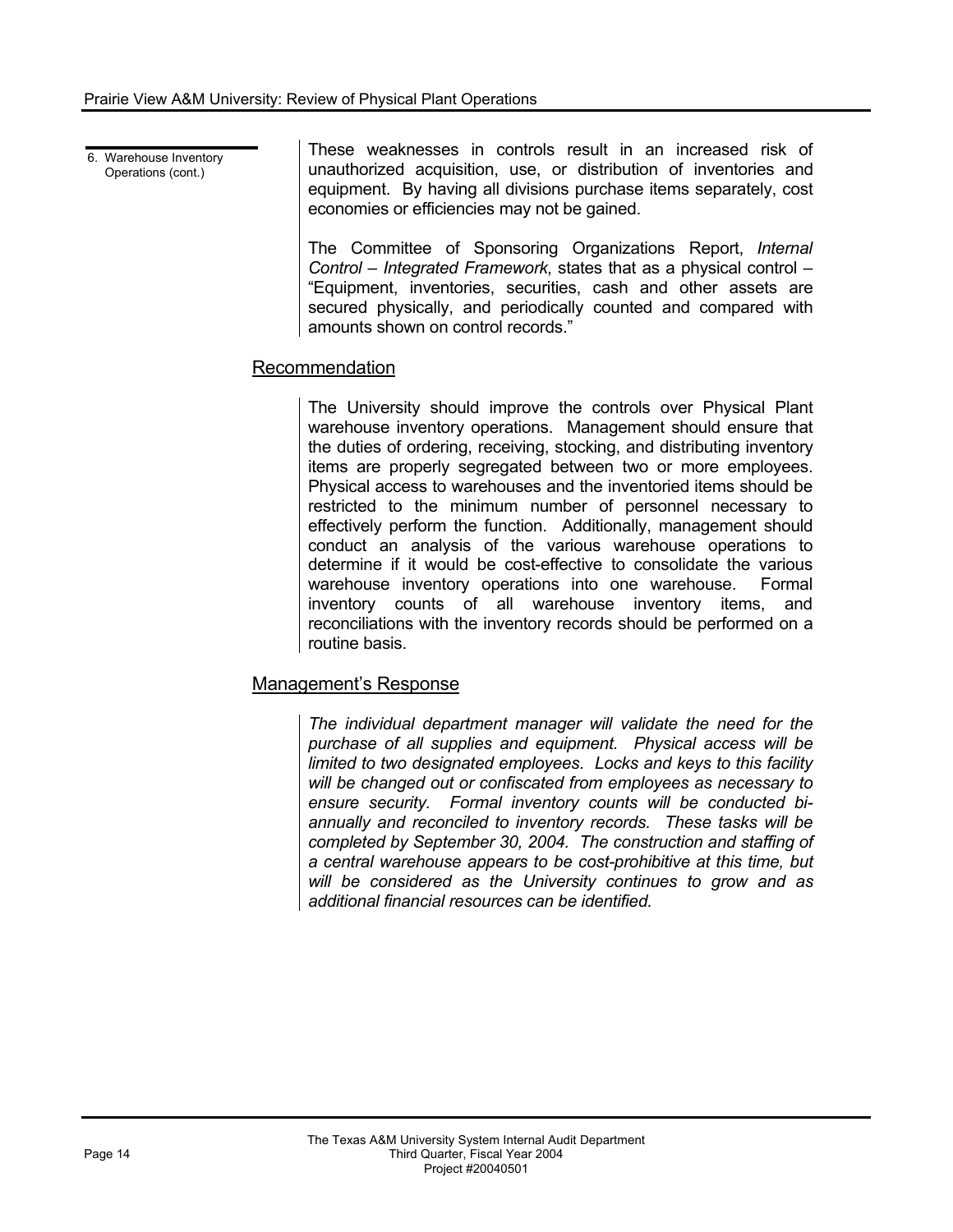# **BASIS OF REVIEW**

# **Objective**

The objective of the audit was to review and assess the financial and management controls over Prairie View A&M University's Physical Plant operations to determine if resources are used efficiently and effectively and in compliance with laws, policies, and regulations.

## **Criteria**

Our review was based upon standards as set forth in the System Policy and Regulation Manual of The Texas A&M University System; the Texas A&M University System Construction Procedures Manual; the Texas Building and Procurement Commission Procurement Manual; the Treadway Commission's Committee of Sponsoring Organization's Internal Control - Integrated Framework (COSO); the Guide to Performance Measure Management prepared by the State of Texas; and other sound administrative practices. The evaluation was performed in compliance with generally accepted government auditing standards and other criteria to conform to the Institute of Internal Auditors' "Standards for the Professional Practice of Internal Auditing."

# **Background**

The mission of Prairie View A&M University's Physical Plant is "to provide facilities which are conducive to meet the administrative, instructional, and research needs for campus-based and extended campus functions in each unit of the University". To achieve this mission the Physical Plant employs approximately 118 personnel which it allocates to eight functional divisions. The eight divisions include the Business Office, Special Projects Coordinator, Landscape Maintenance, Water/Wastewater/Transportation, Building Maintenance, Space Management, Utilities, and Custodial Services.

The Physical Plant is the second largest physical plant operation within the A&M System, with an annual budget of approximately \$9.3 million. The Physical Plant is responsible for maintaining approximately 664,000 square feet of buildings and 350 acres in grounds. The Water/Wastewater Treatment Division is the primary provider of water and wastewater treatment for the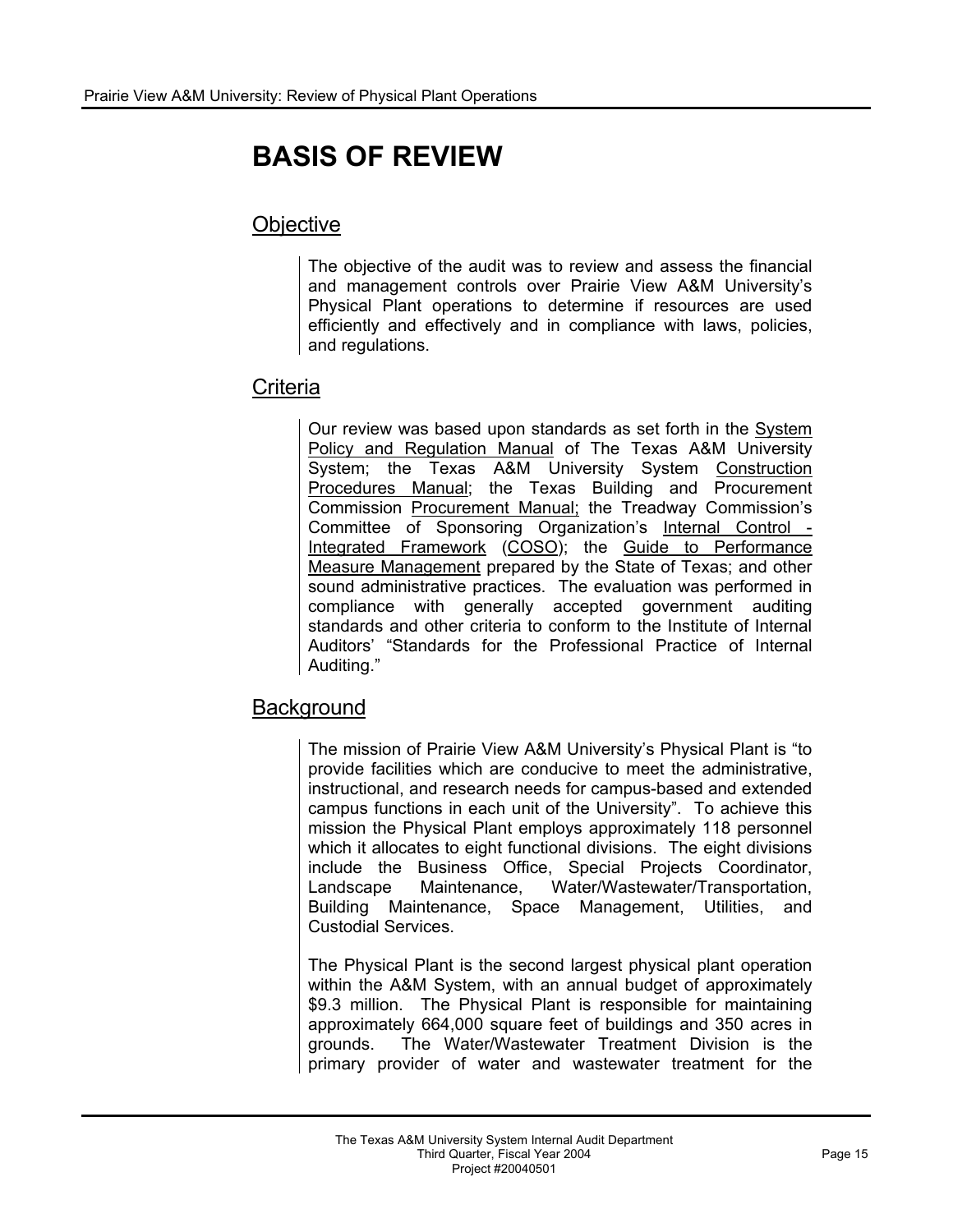University, and is the primary wastewater treatment, as well as the back up water supply, for the City of Prairie View.